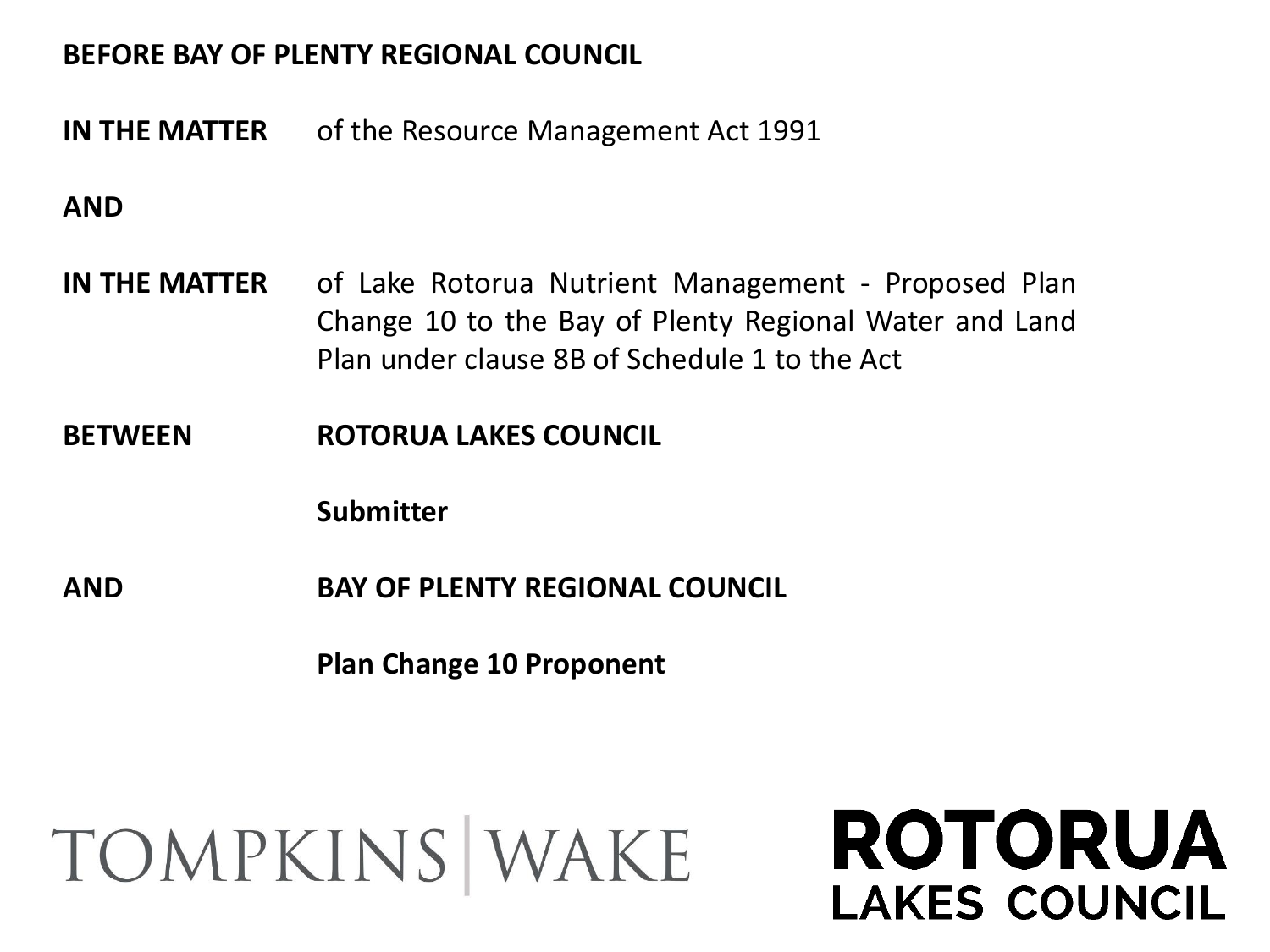# Phil Osborne

Economics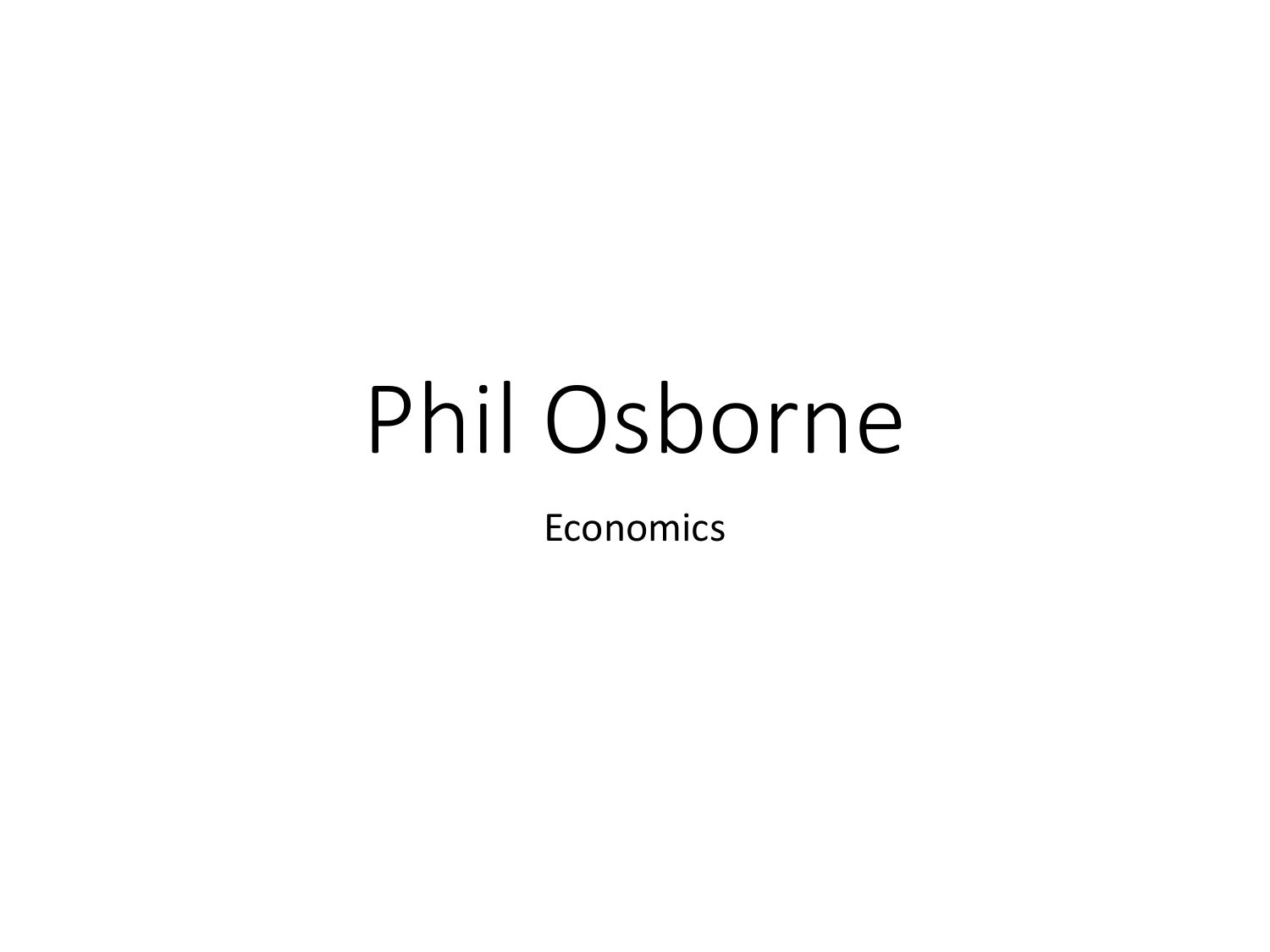# Simon Banks

Wastewater Infrastructure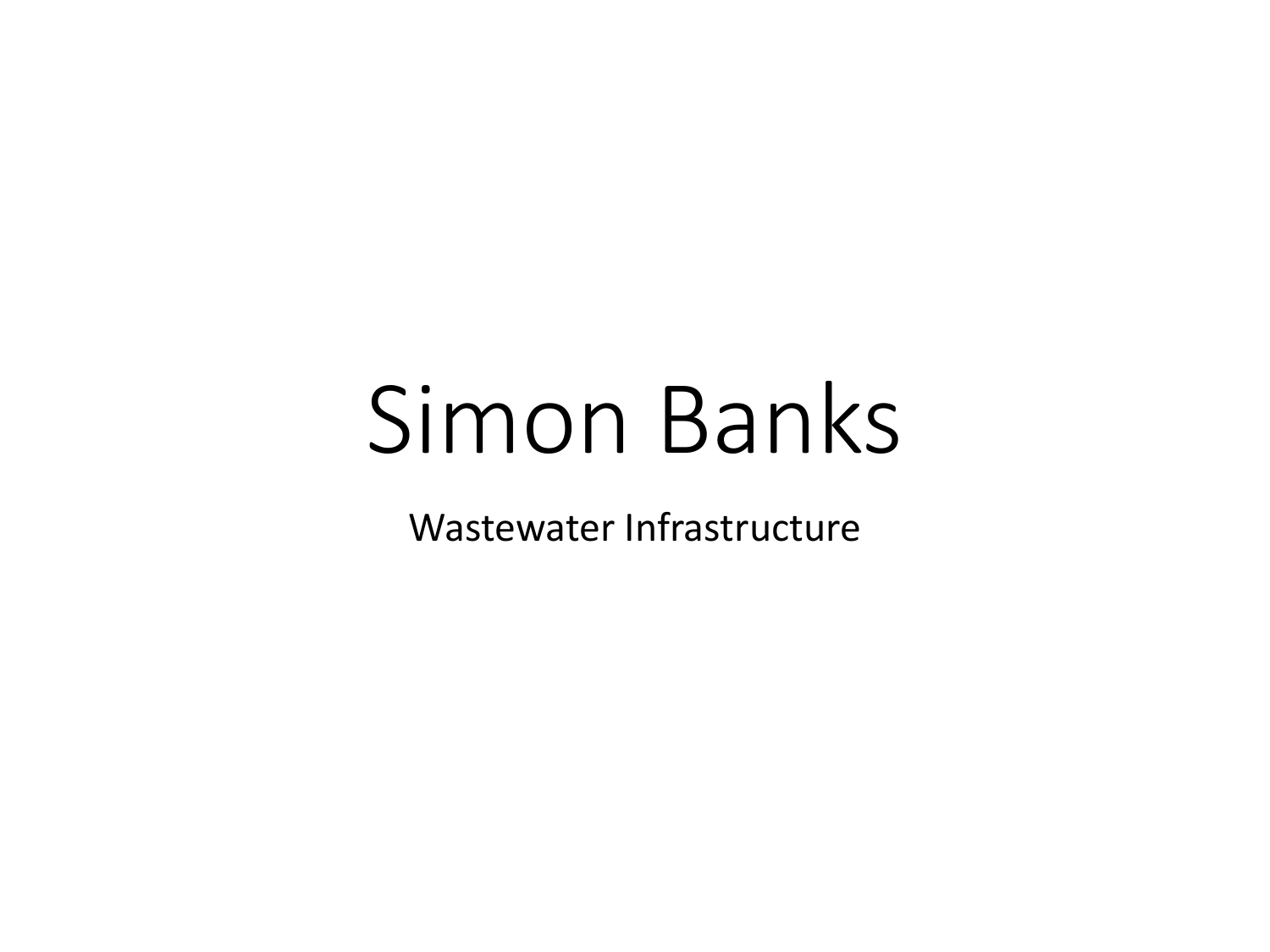## Projected WWTP discharge with best-estimate assumptions



Assumes 1.4 kg/potential HUE is added to 30 t urban baseline

**TOMPKINS WAKE** 

### **ROTORUA LAKES COUNCIL**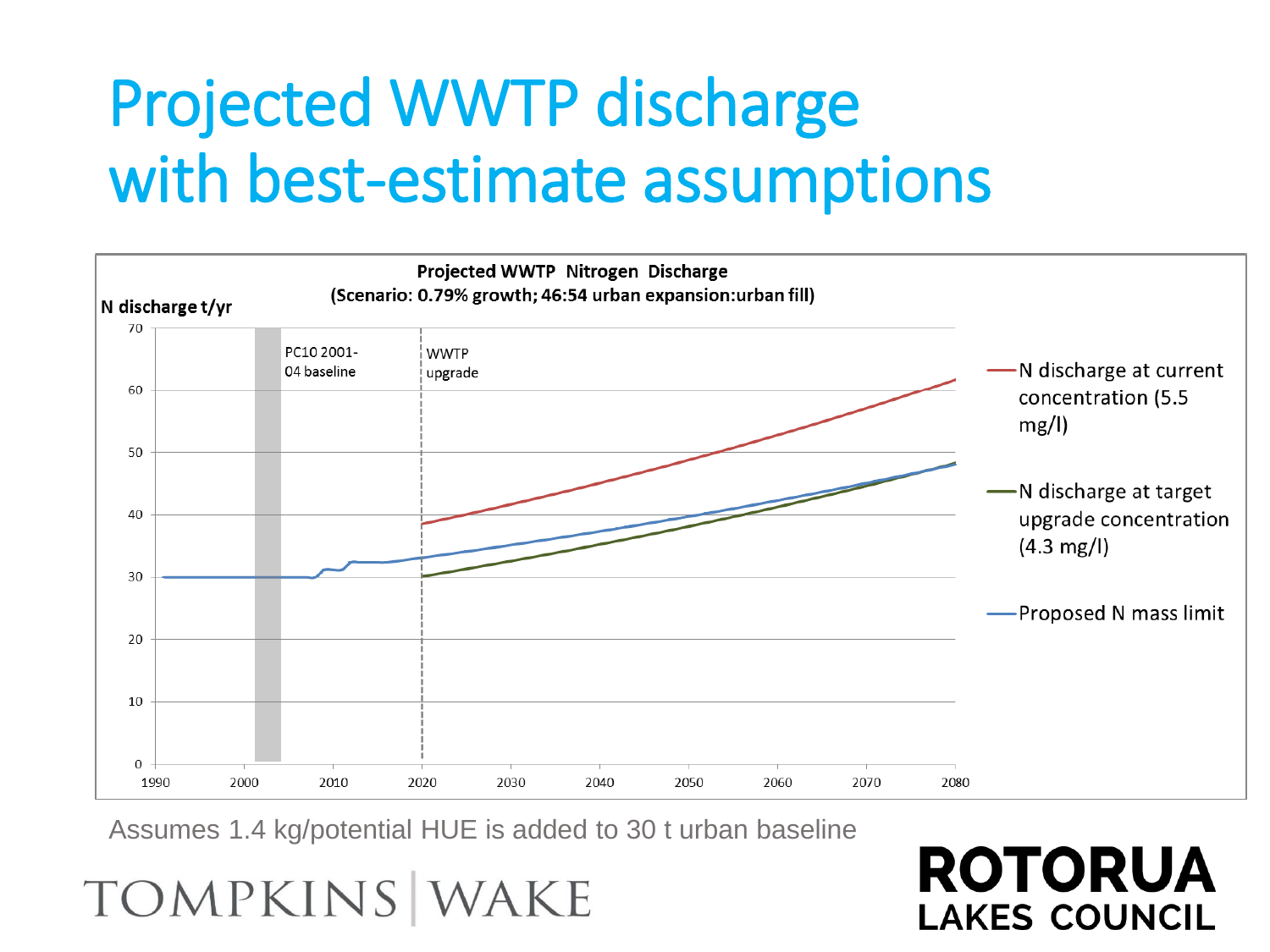|                   |                                | Rutherford <sup>1</sup> | Rutherford <sup>1</sup> | <b>ROTAN 7552</b> |          | PC103                 | Change achieved    | Change required           | Progess            |
|-------------------|--------------------------------|-------------------------|-------------------------|-------------------|----------|-----------------------|--------------------|---------------------------|--------------------|
|                   |                                | 1984-5                  | Target                  | <b>Baseline</b>   |          | Target                | 1980's to Baseline | <b>Baseline to Target</b> |                    |
| Population        |                                | 54,000                  |                         |                   |          |                       |                    |                           |                    |
| Raw sewage        |                                | 260                     | not specified           |                   | 300      | 385<br>(estimat<br>e) |                    |                           |                    |
| Other             | Rain                           |                         |                         | 30.0              | 30       |                       |                    | $\circ$                   | no change          |
|                   | Geothermal (Tikitere, Whaka)   |                         |                         | 30.3              | 0.3      |                       |                    | $-30$                     |                    |
|                   | Engineering reductions         |                         |                         |                   | $-6.4$   |                       |                    | $-6.4$                    |                    |
| Rural Area        | Dairy, drystock, lifestyle     |                         |                         | 525.7             | 256      |                       |                    | $-269.7$                  |                    |
|                   | Gorse                          | 415                     | 405                     |                   | 721      | 405                   |                    | 306                       | $-316$             |
|                   | Incentivised reductions        |                         |                         |                   |          |                       |                    |                           |                    |
|                   | Forest                         |                         |                         | 75.4              | 75.4     |                       |                    | $\mathbf{0}$              | no change          |
| <b>Urban Area</b> | Urban land losses              |                         |                         | 33.5              | 33.5     |                       |                    | $\mathbf{0}$              | no change          |
| $+$ sewage        | Septic tanks (not reticulated) |                         |                         | $26.2 -$          | $16.2 -$ |                       |                    | $-10.0$                   | achieved           |
|                   | WWTP (reticulated)             | 150                     | 30                      |                   | 33.7     | 30                    | $-116.3$           |                           | $-3.7$<br>achieved |
| <b>TOTAL</b>      |                                | 565                     | 435                     |                   | 755      | 435                   |                    | 190                       | $-320$             |

1. Rutherford, J.C., Pridmore, R.D. and E. White. 1989. Management of phosphorus and nitrogen inputs to Lake Rotorua. NZJ Water Res Planning and Mgt, Vol 115 No. 4

2. Rutherford K, Palliser C and S Wadhwa. Prediction of nitrogen loads to Lake Rotorua using the ROTAN model. NIWA Client Rpt 2010.

3. PC10 Hearing memo of clarification from BOPRC. Appendix 7 Clarification of current and target nitrogen loads for Lake Rotorua.

#### **Notes**

1980s sustainable load to lake established at 435 t, and PC10 sector targets reflect the 1980's target.

1980s sewage load was 150 t. Planned reduction 120 t. Actual reduction 116.3 t (over this period raw sewage to WWTP increased by 125 t, 48%)

1980s other loads were 415 t. Planned reduction 10 t. Actual increase 306 t

PC10 requires a further 3.7 t reduction from WWTP and 10 t reduction from septic tanks. These have been achieved.

Note the PC10 sector target loads are based on 2010 land use area, but land use will change.

The actual future loads from each sector will reflect land use change. This is is consistent with the proposed sewage accounting approach.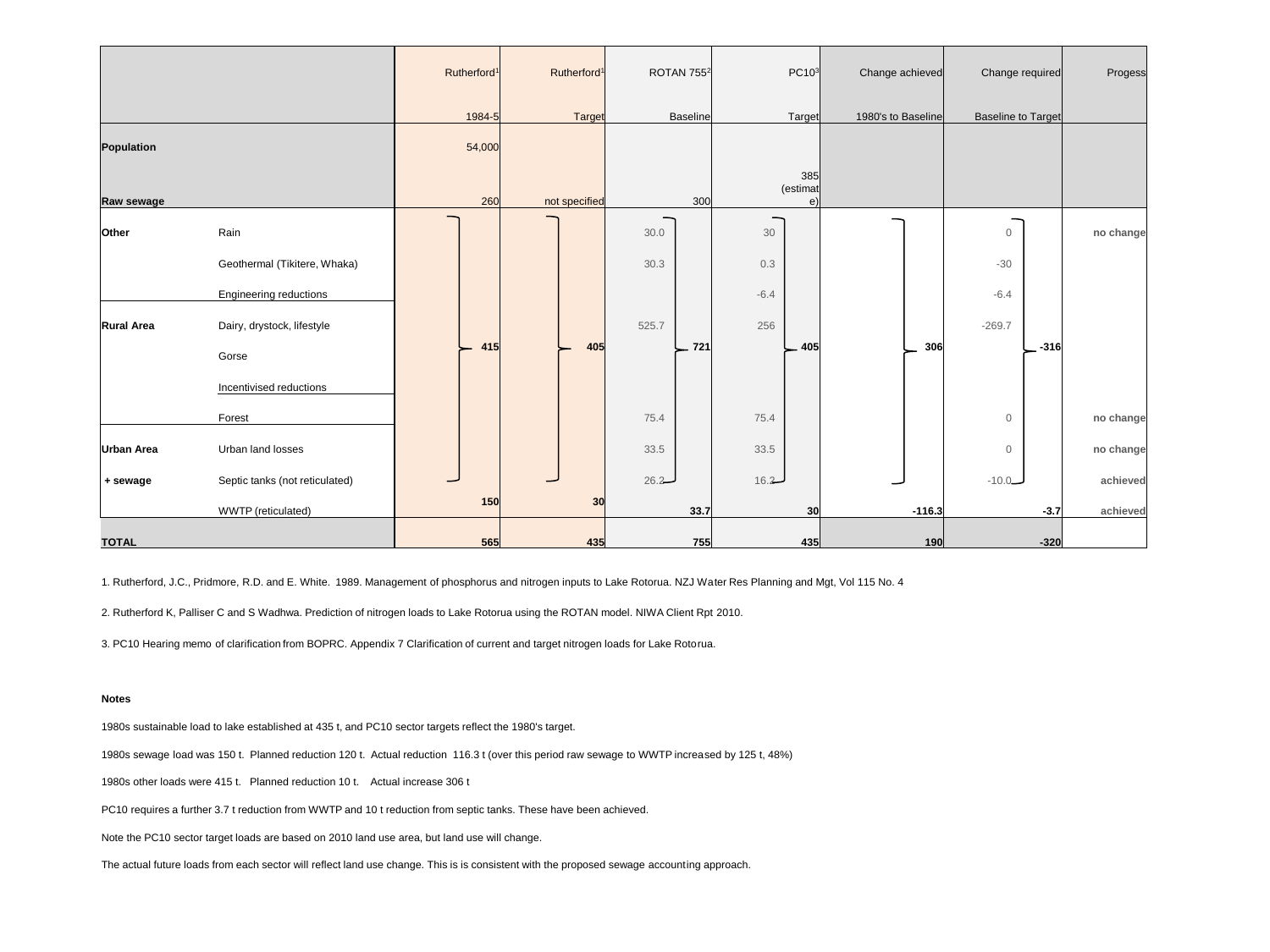# James Fuller

Planning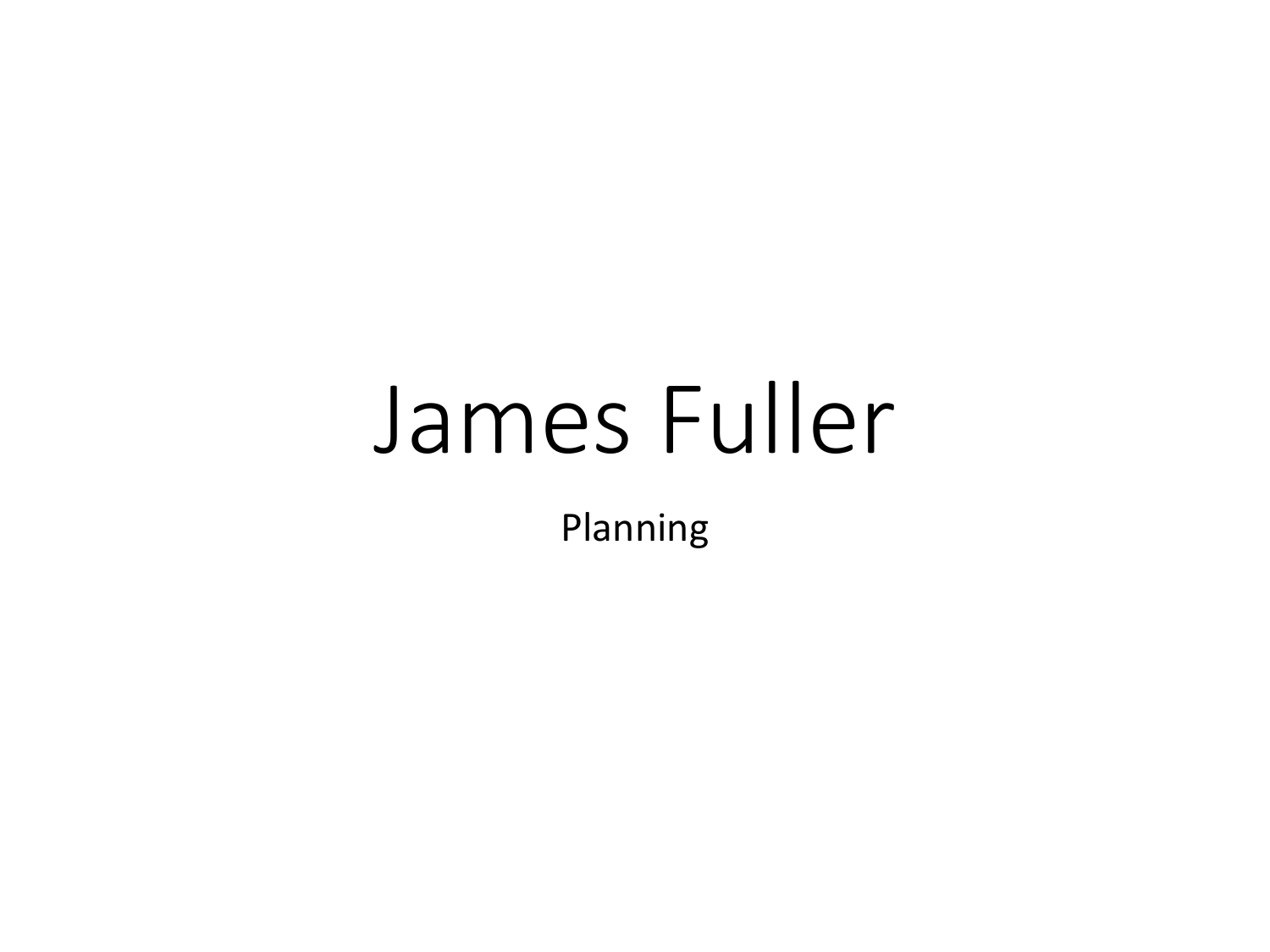## Variation 5, the One Plan and Plan Change 1





- All of these policy changes include the constituent parts (rural, urban and natural).
- They are specific to there environment, what they were seeking to achieve and the time they were developed and approved.





**PROPOSED WAIKATO REGIONAL** PLAN CHANGE 1-**WAIKATO AND WAIPA RIVER CATCHMENTS** 

TE PANONITANGA 1 I TE MAHERE Ā-ROHE A WAIKATO E MAROHITIA NEI - NGÃ RIU O NGÃ AWA O WAIKATO ME WAIPA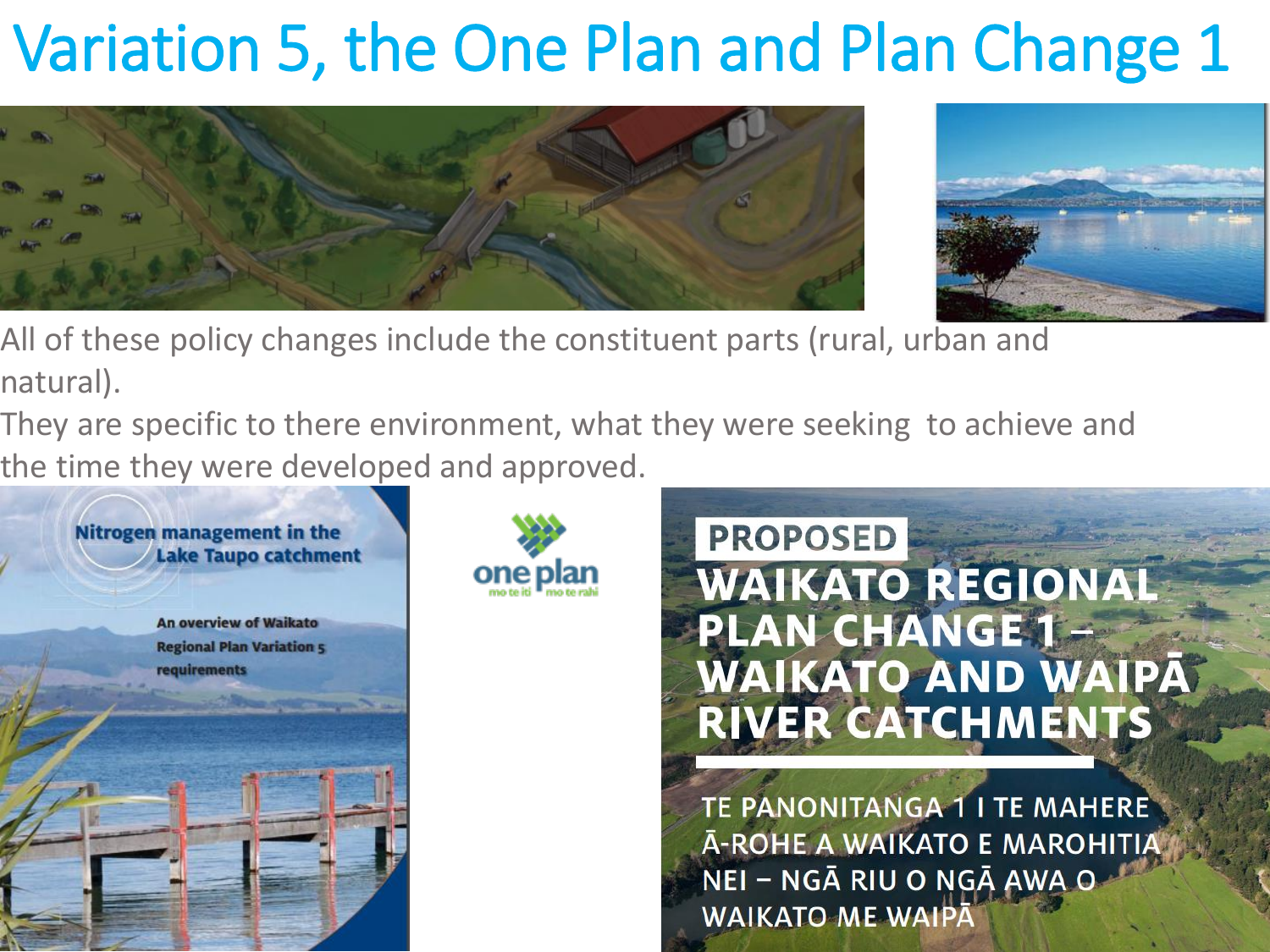# Grant Eccles

Planning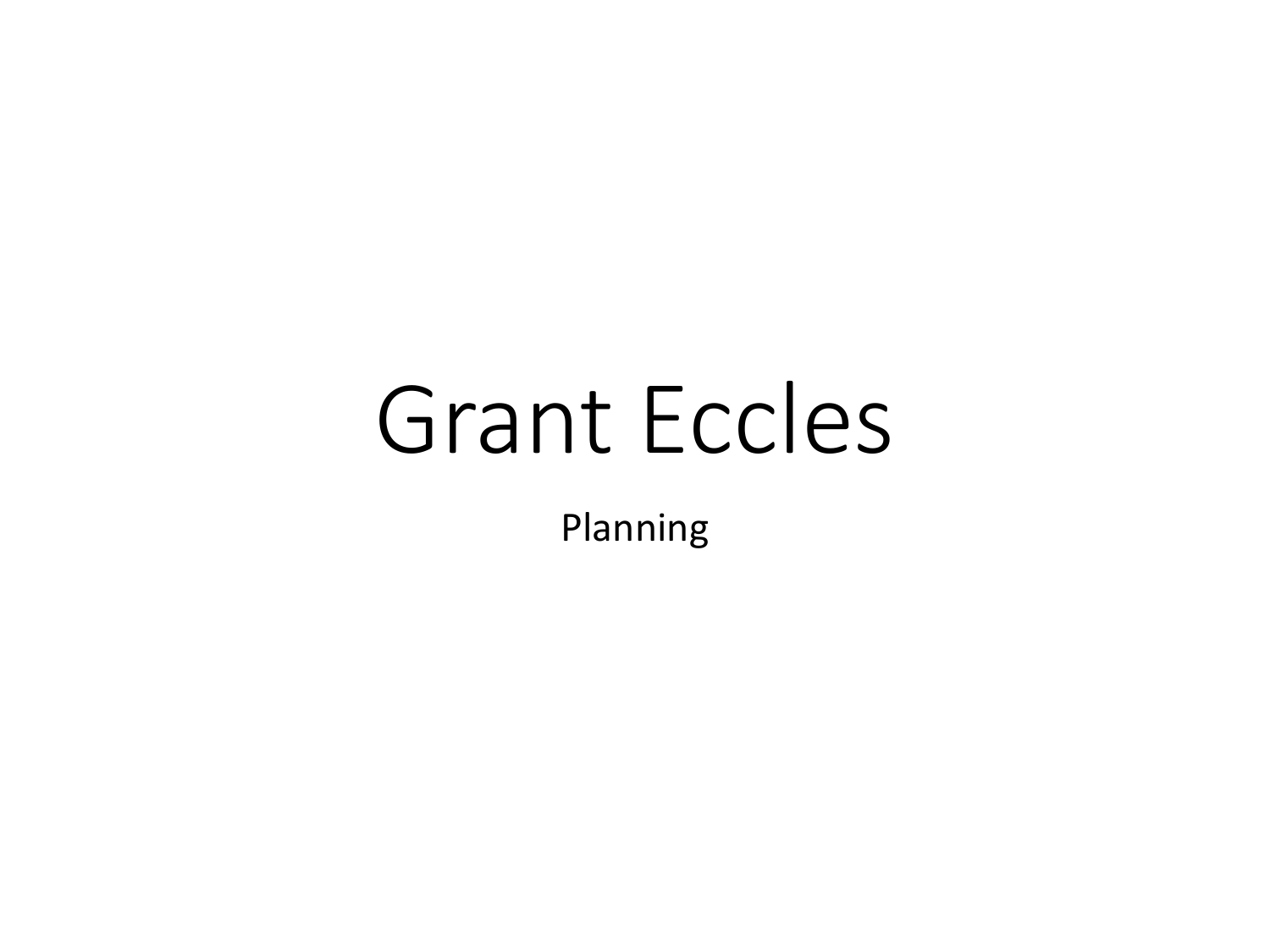# Background – PC10 allocation system

- The urban area is mapped at 2001- 04 land use
- Since then, and into the future, rural land will change to urban
- Rural land has been allocated a N discharge
- As land use changes from rural to urban this N allocation is available to offset the increasing sewage-N at the WWTP.

## TOMPKINS WAKE



**ROTORUA** 

**LAKES COUNCIL**